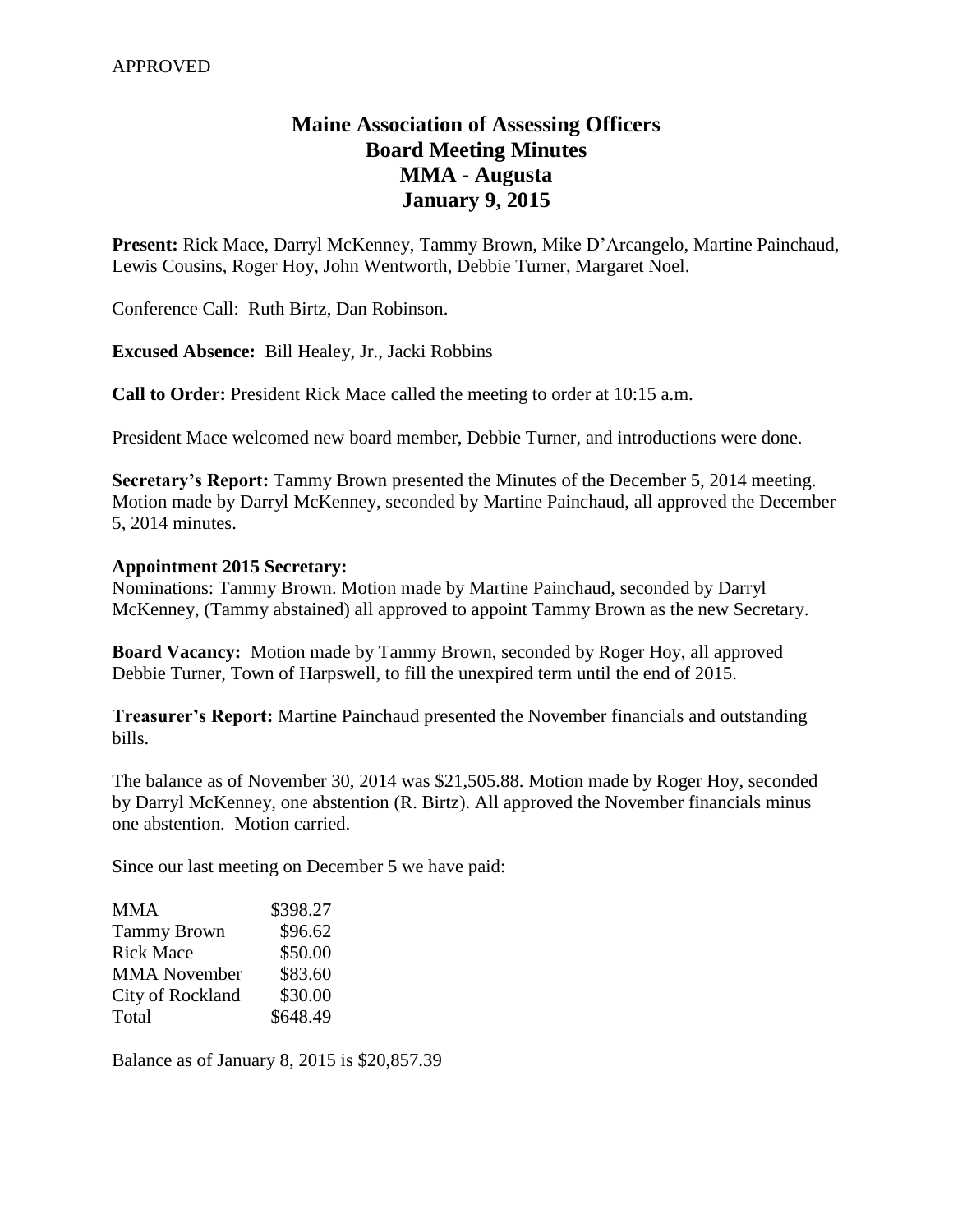# APPROVED

#### **Appointment 2015 Treasurer:**

Nominations: Martine Painchaud. Motion made by Darryl McKenney, seconded by Roger Hoy, all approved to appoint Martine Painchaud as the new Treasurer.

## **Old Business:**

## **Committee Reports:**

**Audit/Finance:** Tammy Brown reviewed the duties of the Audit/Finance Committee.

# **2015 Appointment of Audit/Finance Committee Chair:**

Nominations: Ruth Birtz Motion made by Martine Painchaud, seconded by Roger Hoy, all approved to appoint Ruth Birtz to be the Chair of the Audit/Finance Committee. Darryl McKenney offered to serve on this committee as well.

**Calendar/Advertisers:** Tammy Brown reviewed the duties of the Calendar/Advertiser Committee. There was discussion about looking for a new print shop.

# **2015 Appointment of Calendar/Advertisers Committee Chair:**

Nominations: Lewis Cousins. Motion made by Tammy Brown, seconded by Darryl McKenney, all approved to appoint Lewis Cousins to be the Chair of the Calendar/Advertisers Committee

**Newsletter:** Ruth Birtz reported that the most current issue of the newsletter is in process now. Ruth made special note to thank Mike D'Arcangelo for the member profiles, and to Tammy Brown for all of her assistance. It was discussed that the newsletter would be sent to Tammy Brown first to review before giving it to MMA. The process went quite smoothly.

#### **2015 Appointment of Newsletter Committee Chair:**

Ruth Birtz, Vice President will be the chair of the newsletter committee.

**Ethics:** Jacquline Robbins was absent and had no report.

#### **2015 Appointment of Ethics Committee Chair:**

Nominations: Jacquline Robbins. Motion made by Darryl McKenney, seconded by Mike D'Arcangelo, all approved to appoint Jacquline Robbins to be the Chair of the Ethics Committee

**Legislative:** Mike D'Arcangelo had no report.

# **2015 Appointment of Legislative Committee Chair:**

Nominations: Mike D'Arcangelo. Motion made by Martine Painchaud, seconded by Roger Hoy, all approved to appoint Mike D'Arcangelo to be the Chair of the Legislative Committee.

**Membership:** Roger Hoy reported that there are currently 254 paid members. 72 members remain unpaid, which is normal for this time of the year. Margaret explained there could be some lag time in processing the membership applications due to training a new person (whose name is Cindy) in the affiliate's department.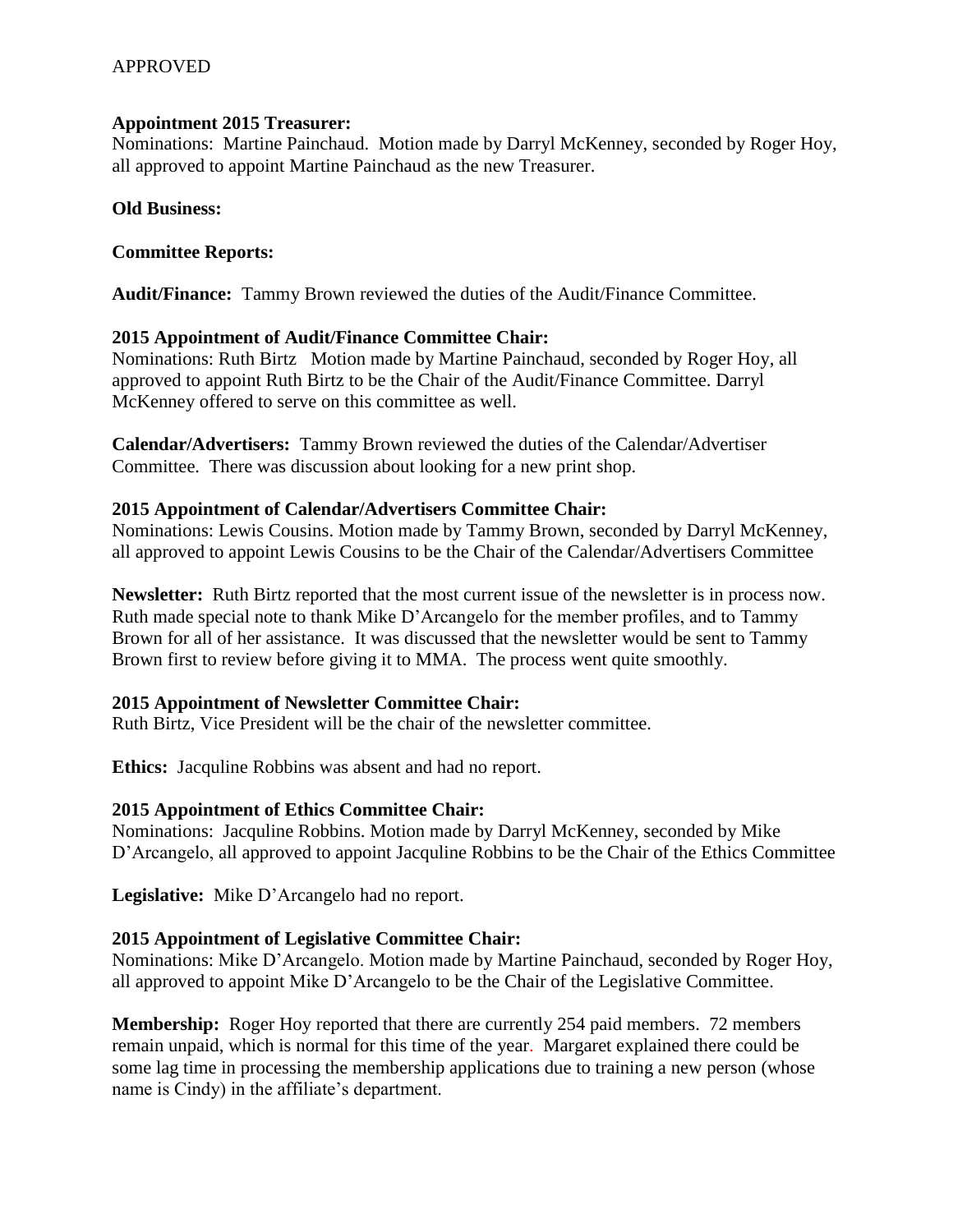# **2015 Appointment of Membership Committee Chair:**

Nominations: Roger Hoy. Motion made by Darryl McKenney, seconded by Tammy Brown, all approved to appoint Roger Hoy to be the Chair of the Membership Committee.

**Awards & Scholarship:** Tammy Brown reported that there are no new applications, and the application and criteria will be in the next newsletter.

# **2015 Appointment of Awards & Scholarship Committee Chair:**

Nominations: Tammy Brown. Motion made by Darryl McKenney, seconded by Martine Painchaud, all approved to appoint Tammy Brown to be the Chair of the Awards & Scholarship Committee.

**Technology Report:** Dan Robinson had no report.

# **2015 Appointment of Technology Chair:**

Nominations: Dan Robinson. Motion made by Martine Painchaud, seconded by Roger Hoy, all approved to appoint Dan Robinson to be the Chair of the Technology Committee.

**Executive Board:** Rick Mace had nothing new to report. He did review the aging report and there are a few outstanding items that will need to be addressed. Margaret Noel reviewed the invoicing process and noted that the MAAO is responsible for making collection calls. Martine will make the appropriate calls and discuss the outcome with Rick.

**Education:** Bill Healey was absent, and Tammy Brown reported on the video conference workshop in May. Lewis Cousins offered to staff the event in Caribou and facilitate from that end. Margaret Noel noted that she will let staff know and they will be in touch as the date gets closer to review the work involved.

# **2015 Appointment of Education Chair:**

Nominations: Bill Healey, Jr. Motion made by Tammy Brown, seconded by Martine Painchaud, all approved to appoint Bill Healey as Chair of Education Committee.

**Conference Committee**: Tammy Brown reported on the following: the location is confirmed and the deposit has been sent. The second deposit is due within the next couple of months. Bill Healey, Jr. is in the process of lining up sessions and presenters. If you have any suggestions, please contact Bill Healey, Jr. Also, if anyone is interested in leading a session, contact Bill as well.

# **2015 Appointment of Conference Committee Chair:**

Nominations: Debbie Turner. Motion made by Darryl McKenney, seconded by Roger Hoy, all approved to appoint Debbie Turner as Chair of Conference Committee.

**Historian:** Martine Painchaud had nothing to report. There was a discussion about taking a group board picture at the next board meeting.

# **2015 Appointment of Historian Chair:**

Nominations: Martine Painchaud. Motion made by Mike D'Arcangelo, seconded by Roger Hoy, all approved to appoint Martine Painchaud as the Historian for MAAO.